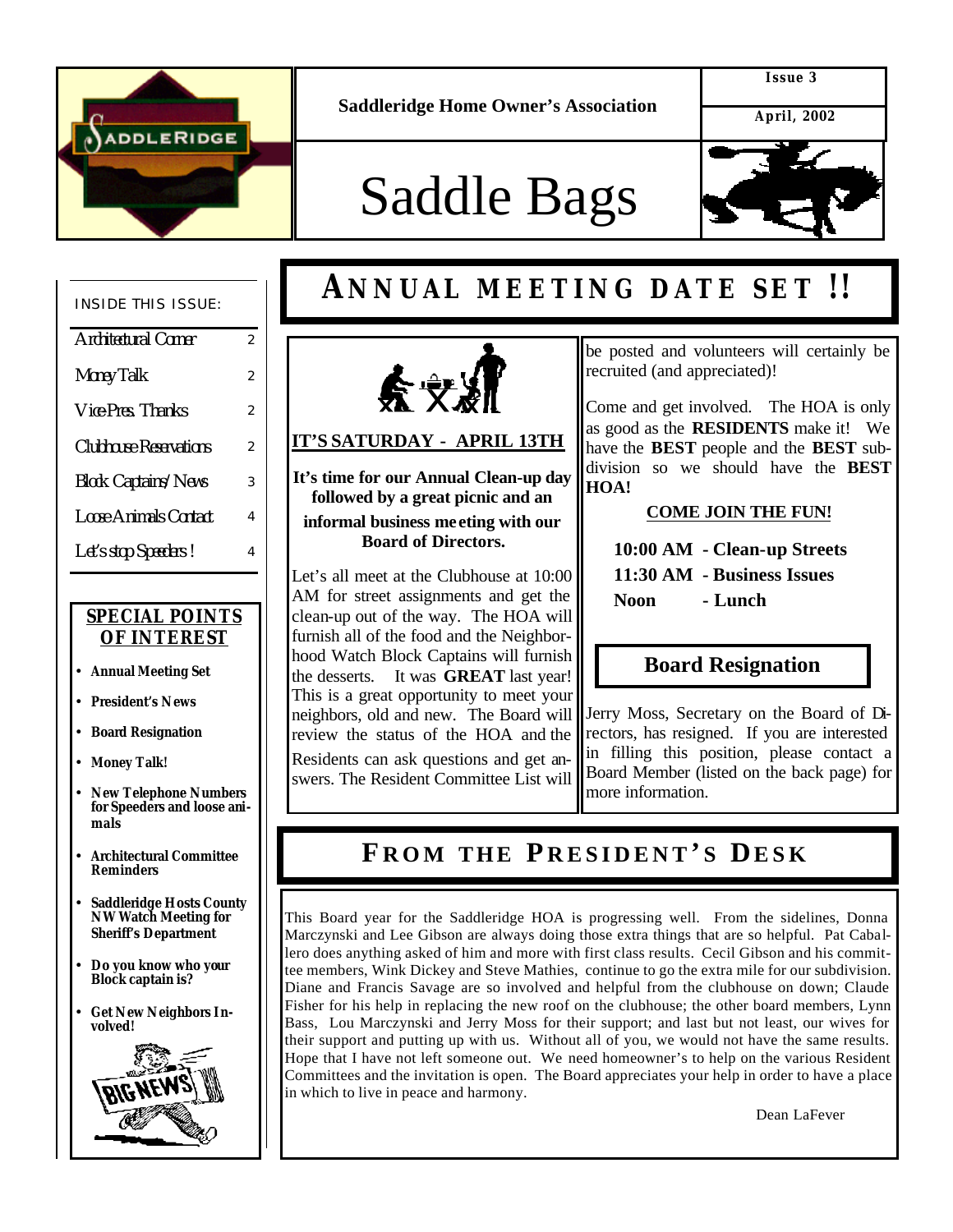### **A RCHITECTURAL C ONTROL C OMMITTEE (ACC) CORNER**

֡֡֡֡֡֡֡

#### **HELPFUL HINTS ON OTHER RESTRICTIONS**

**These are existing County/State rules your builder is familiar with. Highlights are provi ded for homeowner information:**

- Driveway/Access Permit required in advance by Hays County (512-268-1260). Also subject to ACC approval. County may require 18" diameter culverts; Low Boy pipes are available.
- Water Well Drilling Permit required in advance from Hays Trinity Water Conservation District (866-858-9253). Wells must be 50' from property line. Testing kits available from ACC for submittal to Edwards Data Ctr (512-245-2329). You should receive a WELL REPORT from State (512-239-0530).
- Home construction requires a building permit from Hays County Environmental Health (512-393-2150). The County will review location in 100 year flood plain and assign a number to correlate with the Septic Permit.

#### **Other useful information:**

- PEC electrical membership (512-262-2161). Outdoor mercury vapor (MV-1) lights no longer carried. Must select high press sodium (HP-1 @ 118 watts or HP-2 @ 220 watts).
- Phone service: Verizon or Centex. May require 6 weeks.

 **GET PLANS APPROVED FIRST**!

 Refer to Articles III & IV of the Restrictions concerning requirements for construction and/or alterations of homes, buildings, fences and etc.

**Common questions are:** 

| <b>1. Does fencing for dog kennels need approval</b> ? Yes, Section 3.05     |
|------------------------------------------------------------------------------|
| states all fences must be approved. Section 3.11 specifies kennel, run, area |
| shall not be located on a property line. ACC recommends construction         |
| within the property setback lines.                                           |

**2. Why does the ACC need 2 sets of plans/specs** ? Ref. Section 4.01, the ACC uses one set for working purposes and one set is filed at the Clubhouse for permanent record. Include name, phone, address & lot number.

**3. Does a water well house require approval**? Yes, Section 3.03 states no building of any kind shall be located outside the property setback lines. The ACC recommends same general construction as the main dwelling.

 If you have any questions, contact a member of this committee: Cecil Gibson, Chairman 512- 847-0207 crgibson@wimberley-tx.com Steve Mathis 512-847-5809<br>Wink Dickey 512-847-0821 512-847-0821 winkodee@earthlink.net

Board oversight is provided by Dean LaFever at 512-847-6748

### **MONEY TALK**

**Lets talk money**. Your Saddleridge Board approved the 2002 Operating Budget at \$20,945. This was a 12% increase or \$2,492 over the 2001 Budget. Before you make your phone call to our beloved President, you might want to know that the new budget includes \$5,000 for a new Clubhouse roof. It's sounding better already!

As of March 1st, the Board has approved expenditures of \$7,127. We have been busy little beavers. The majority of money or approximately \$4,500 was spent on making **IMPROVEMENTS.** 

 If you haven't been by the Clubhouse recently, we have installed a **new metal roof** and it looks great. We also purchased **more tables and chairs** and a **new microwave** for the Clubhouse. Also, with thanks to Pat Caballero, we have **new lights installed at the front entrance**.

Some additional improvements planned or proposed for the Clubhouse include better lighting inside and out and some curtains to spruce up the place.

We have been very successful collecting the 2002 Homeowner's Association dues. As of March 1st, we are only lacking 40 property owners out of over 200 and the year is young!

> Submitted by Lou Marczynski SRHOA Treasurer

# **VICE-PRESIDENT'S THANKS**

First of all, I want to thank all of the Saddleridge homeowners for the support and encouragement they have provided. It has been a very rewarding in informative opportunity to be Vice-President.

I believe that your Board has accomplished much in the last few years for the betterment of our community. I look forward to completing my tenure and serving the Saddleridge HOA in every way possible.

So as not to appear as liner notes from a musical production; a big thank-you to all that have gone above and beyond the call of duty for the neighborhood! I encourage every homeowner to become involved with the upcoming opportunities that will be announced in the near future.

> Thank you and God Bless, Lynn Bass

#### **CLUBHOUSE RESERVATION INFORMATION**

If you want to make reservations to use the clubhouse, please call Hanna or Lynn Bass at 512-847-8116 to determine availability.

A \$125.00 deposit is required, which will be returned to you if the clubhouse if left clean. There is a \$15.00 fee per day to cover the cost of utilities and supplies, which is not refundable. Take advantage of this great facility!!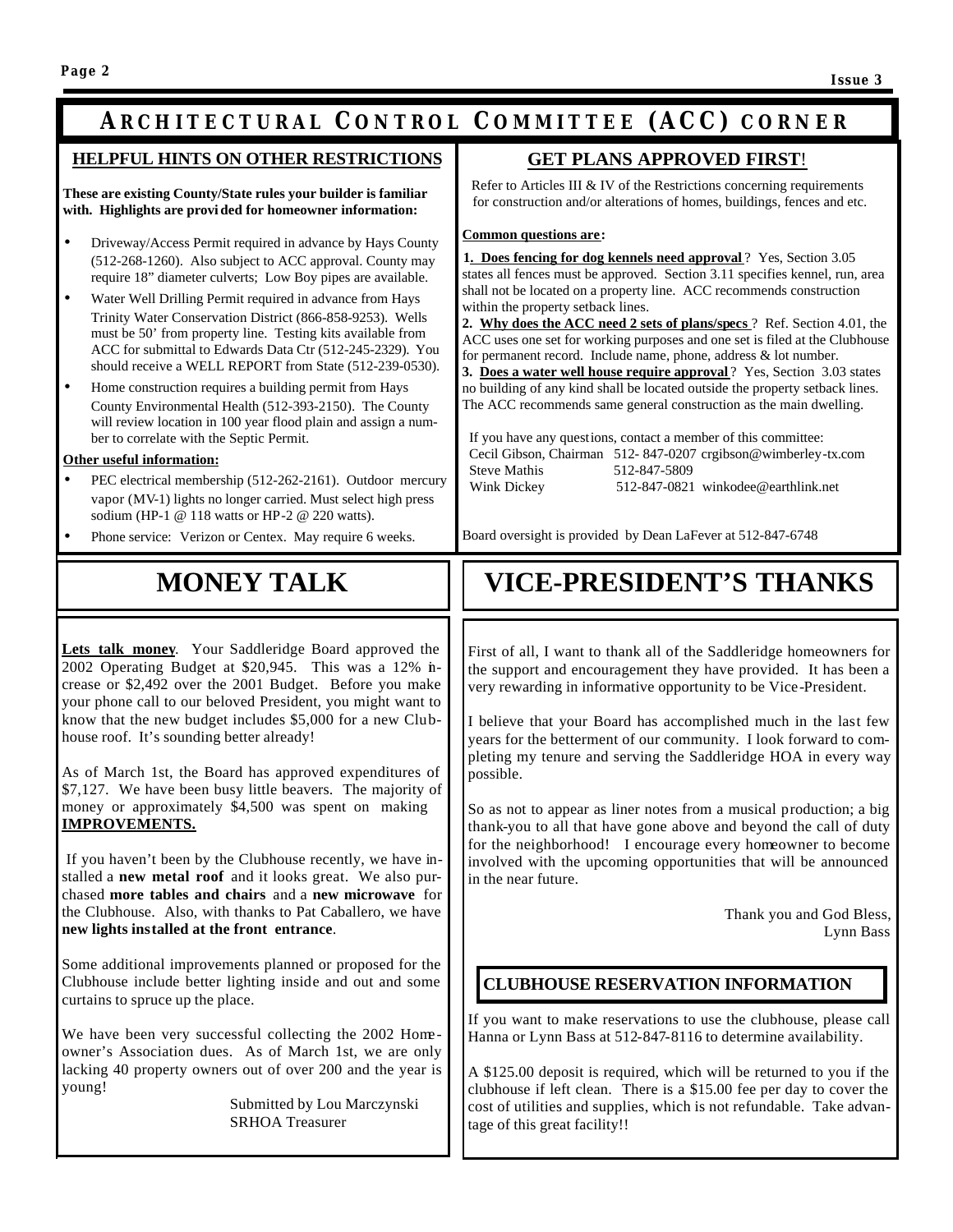#### **W HAT I S THAT NEW A CTIVITY O N MISSION TRAIL ?**

On April 17, 2001, Hays County approved a request from the new owner of the old McCoy Ranch to relocate CR 213 to the west side of his property. The new road (already under construction) connects CR 174 at Little Arkansas on the north near Flight Acres and Freeman Ranch Road on the south near RR 12. The old San Marcos/Wimberley Road portion of CR 213 will be abandoned. The new road borders Saddleridge 2 just north of Mission Trail and turns east before reaching Canyon Gap Road. It is planned to be a 20 foot wide continuously paved road (10 feet each direction) with 10 foot outside lanes on both sides. A 75 foot Right-Of-Way will be dedicated to the County. The owner stated he intends on preserving the natural beauty of the property and use it as a ranch or wildlife preserve. He has no intention of developing the property.

Cecil Gibson, ACC Chairman

#### **SADDLERIDGE HOSTS NEIGHBORHOOD WATCH PROGRAM**

The Saddleridge Neighborhood Committee, represented by Donna Marczynski and Lee Gibson, hosted the first Hays County Sheriff's Department Crime Prevention Team's Neighborhood Watch Training Seminar on February 16, 2001 at the Clubhouse. It was a great success! Over 40 Neighborhood Watch Coordinators attended representing various subdivisions in Hays County.

Deputy Yolanda Montemayor and Sgt. Allan Bridges furnished great information and ideas to implement and/or improve local Neighborhood Watch Programs. E-mail lists were developed of all attendees and the Sheriff's Dept. will send out important messages much more quickly for dissemination to residents in these subdivisions.

Saddleridge needs 2 more Block Captains for Blocks #4 and #11. Please call Donna Marczynski if you can help us out at 847-6849.

### *WHO IS YOUR BLOCK CAPTAIN??*

| <b>Block 3</b><br><b>Block 4:</b><br><b>Block 5:</b><br>Block 6: | 847-7363 (Doing #4 Temporarily)<br><b>OPEN</b><br>Helen & Wayne Underwood  From 746 Saddleridge Dr. to the Mission Trail<br>842-1419 | Rick & Bernadette Cardenas  Saddleridge Dr. from Frontier Trail to 611 Saddleridge          |
|------------------------------------------------------------------|--------------------------------------------------------------------------------------------------------------------------------------|---------------------------------------------------------------------------------------------|
|                                                                  |                                                                                                                                      |                                                                                             |
|                                                                  |                                                                                                                                      |                                                                                             |
|                                                                  |                                                                                                                                      | intersection                                                                                |
|                                                                  | 847-3625                                                                                                                             | Tracy & George Peterson  From 710 Mission Trail to intersection with Saddle-<br>Ridge Drive |
| <b>Block 7:</b>                                                  | Jan & Al Erlandson<br>847-6744 (Doing #11 Temporarily) to Arrowhead Pass                                                             | Mission Trail from Saddleridge Dr. intersection to                                          |
| <b>Block 8:</b>                                                  | Diane & Francis Savage  All of Arrowhead Pass<br>847-0955                                                                            |                                                                                             |
| <b>Block 9:</b>                                                  | Donna & Lou Marczynski *<br>847 - 6849                                                                                               | Canyon Gap Road from Arrowhead Pass to intersection of<br>Saddleridge Drive.                |
|                                                                  | <b>Block 10</b> Lisa & Claude Fisher<br>842-1134                                                                                     | Canyon Gap Road from Arrowhead Pass to dead end                                             |
| <b>Block 11: OPEN</b>                                            |                                                                                                                                      | Mission Trail from Arrowhead Pass to Canyon Gap Road                                        |

### **Top Ten Ways to be a Good Community**

- **10. Keep your acreage picked up**
- **9. Get to know your neighbors**
- **8. Join your neighbors on one of the subdivision committees**
- **7. Keep your pet from running loose!**
- **6. Stop for ALL Stop Signs**
- **5. Don't Speed!**
- **4. Let your neighbors know if you going to be gone for an extended time**
- **3. Be Friendly**
- **2. Remember, this is YOUR community!!**
- **1. Let's make it the BEST community**

 **\*\*\*\*\***